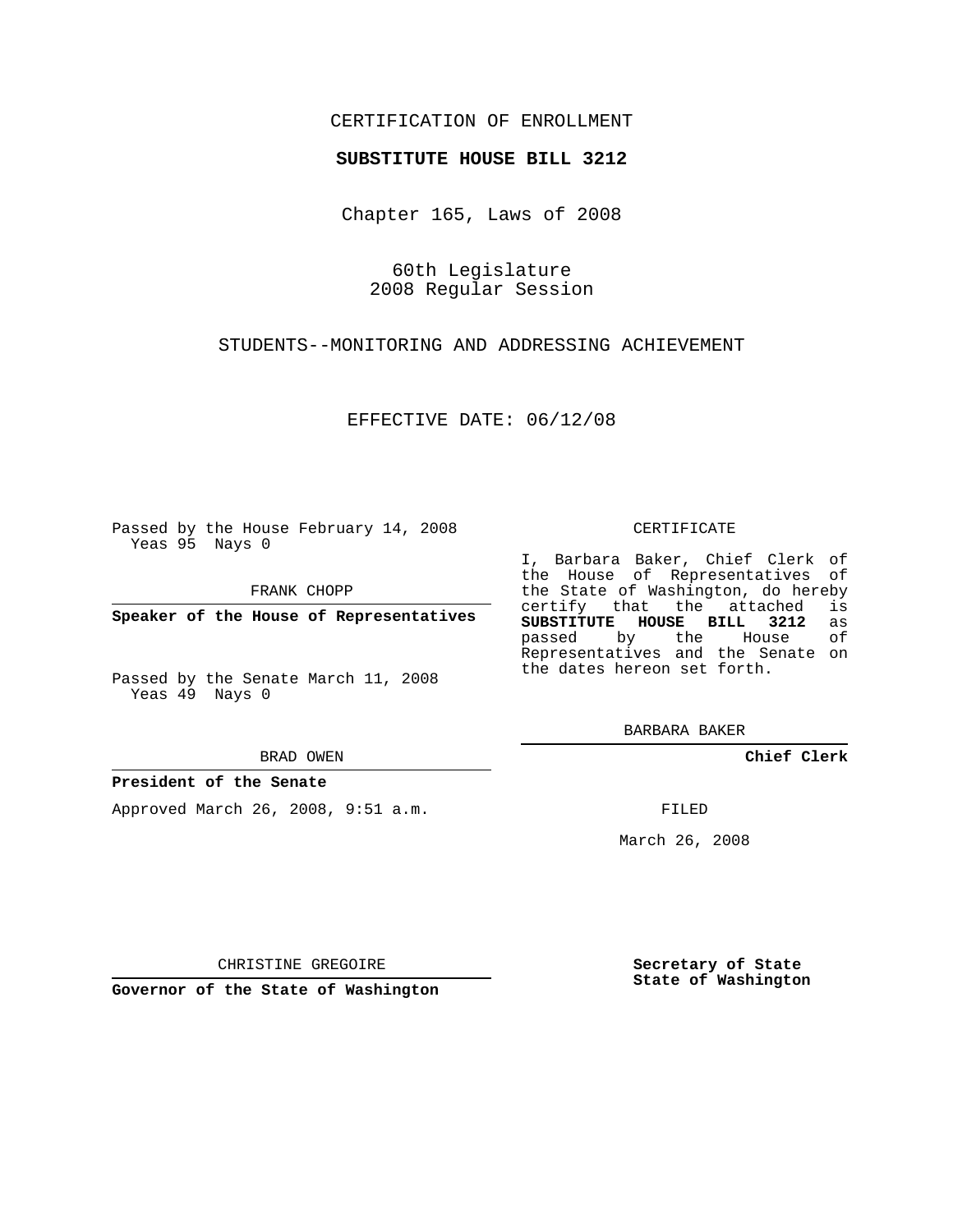## **SUBSTITUTE HOUSE BILL 3212** \_\_\_\_\_\_\_\_\_\_\_\_\_\_\_\_\_\_\_\_\_\_\_\_\_\_\_\_\_\_\_\_\_\_\_\_\_\_\_\_\_\_\_\_\_

\_\_\_\_\_\_\_\_\_\_\_\_\_\_\_\_\_\_\_\_\_\_\_\_\_\_\_\_\_\_\_\_\_\_\_\_\_\_\_\_\_\_\_\_\_

Passed Legislature - 2008 Regular Session

**State of Washington 60th Legislature 2008 Regular Session**

**By** House Education (originally sponsored by Representatives Santos and Hudgins)

READ FIRST TIME 02/05/08.

 AN ACT Relating to monitoring and addressing achievement of groups of students; and amending RCW 28A.300.130, 43.06B.020, and 28A.655.090.

BE IT ENACTED BY THE LEGISLATURE OF THE STATE OF WASHINGTON:

 **Sec. 1.** RCW 28A.300.130 and 2006 c 116 s 2 are each amended to read as follows:

 (1) To facilitate access to information and materials on educational improvement and research, the superintendent of public instruction, to the extent funds are appropriated, shall establish the center for the improvement of student learning. The center shall work in conjunction with parents, educational service districts, institutions of higher education, and education, parent, community, and business organizations.

 (2) The center, in conjunction with other staff in the office of the superintendent of public instruction, shall:

 (a) Serve as a clearinghouse for information regarding successful educational improvement and parental involvement programs in schools and districts, and information about efforts within institutions of higher education in the state to support educational improvement initiatives in Washington schools and districts;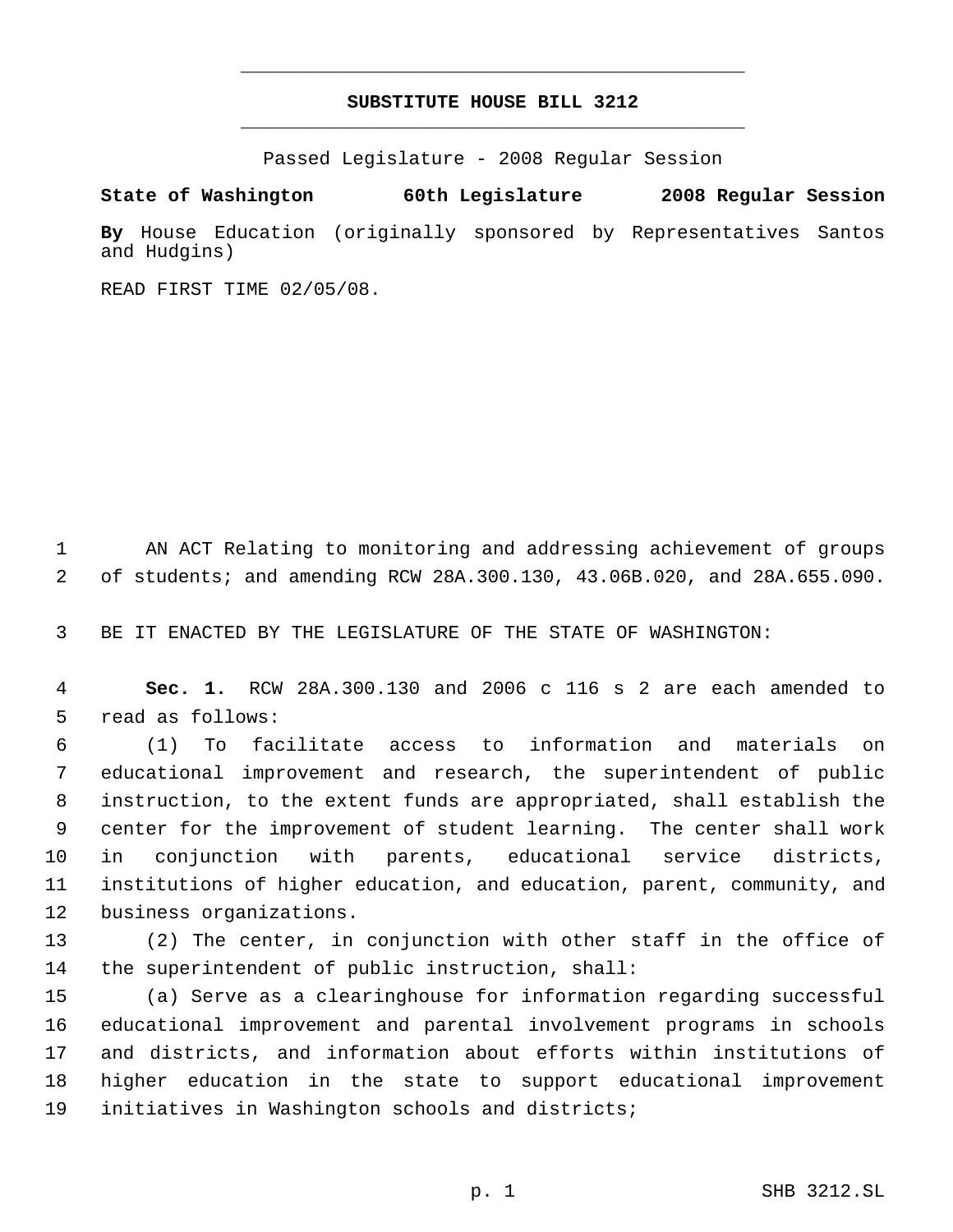(b) Provide best practices research that can be used to help schools develop and implement: Programs and practices to improve instruction; systems to analyze student assessment data, with an emphasis on systems that will combine the use of state and local data to monitor the academic progress of each and every student in the school district; comprehensive, school-wide improvement plans; school- based shared decision-making models; programs to promote lifelong learning and community involvement in education; school-to-work transition programs; programs to meet the needs of highly capable students; programs and practices to meet the needs of students with 11 disabilities; programs and practices to meet the diverse needs of students based on gender, racial, ethnic, economic, and special needs 13 status; research, information, and technology systems; and other programs and practices that will assist educators in helping students 15 learn the essential academic learning requirements;

 (c) Develop and maintain an internet web site to increase the availability of information, research, and other materials;

 (d) Work with appropriate organizations to inform teachers, district and school administrators, and school directors about the waivers available and the broadened school board powers under RCW 28A.320.015;

 (e) Provide training and consultation services, including conducting regional summer institutes;

 (f) Identify strategies for improving the success rates of ethnic 25 and racial student groups and students with disabilities, with 26 disproportionate academic achievement;

 (g) Work with parents, teachers, and school districts in establishing a model absentee notification procedure that will properly notify parents when their student has not attended a class or has missed a school day. The office of the superintendent of public instruction shall consider various types of communication with parents including, but not limited to, electronic mail, phone, and postal mail; and

 (h) Perform other functions consistent with the purpose of the center as prescribed in subsection (1) of this section.

 (3) The superintendent of public instruction shall select and employ a director for the center.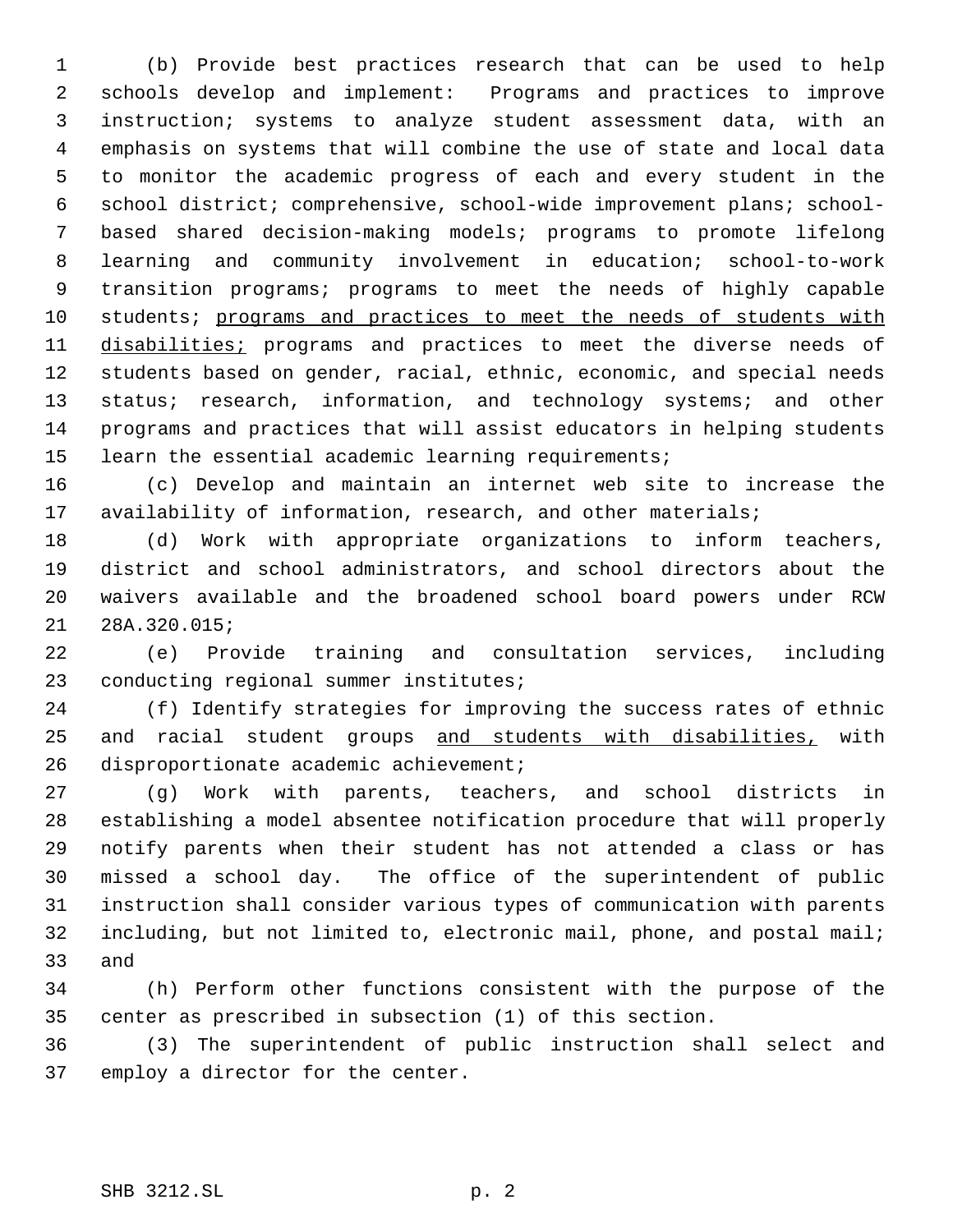(4) The superintendent may enter into contracts with individuals or organizations including but not limited to: School districts; educational service districts; educational organizations; teachers; higher education faculty; institutions of higher education; state agencies; business or community-based organizations; and other individuals and organizations to accomplish the duties and responsibilities of the center. In carrying out the duties and responsibilities of the center, the superintendent, whenever possible, shall use practitioners to assist agency staff as well as assist educators and others in schools and districts.

 (5) The office of the superintendent of public instruction shall report to the legislature by September 1, 2007, and thereafter 13 biennially, regarding the effectiveness of the center for (({the})) the improvement of student learning, how the services provided by the 15 center for (( $\{\text{the}\}\$ )) the improvement of student learning have been used and by whom, and recommendations to improve the accessibility and application of knowledge and information that leads to improved student learning and greater family and community involvement in the public education system.

 **Sec. 2.** RCW 43.06B.020 and 2006 c 116 s 4 are each amended to read as follows:

 The education ombudsman shall have the following powers and duties: (1) To develop parental involvement materials, including instructional guides developed to inform parents of the essential academic learning requirements required by the superintendent of public instruction. The instructional guides also shall contain actions parents may take to assist their children in meeting the requirements, and should focus on reaching parents who have not previously been involved with their children's education;

 (2) To provide information to students, parents, and interested members of the public regarding this state's public elementary and secondary education system;

 (3) To identify obstacles to greater parent and community involvement in school shared decision-making processes and recommend strategies for helping parents and community members to participate effectively in school shared decision-making processes, including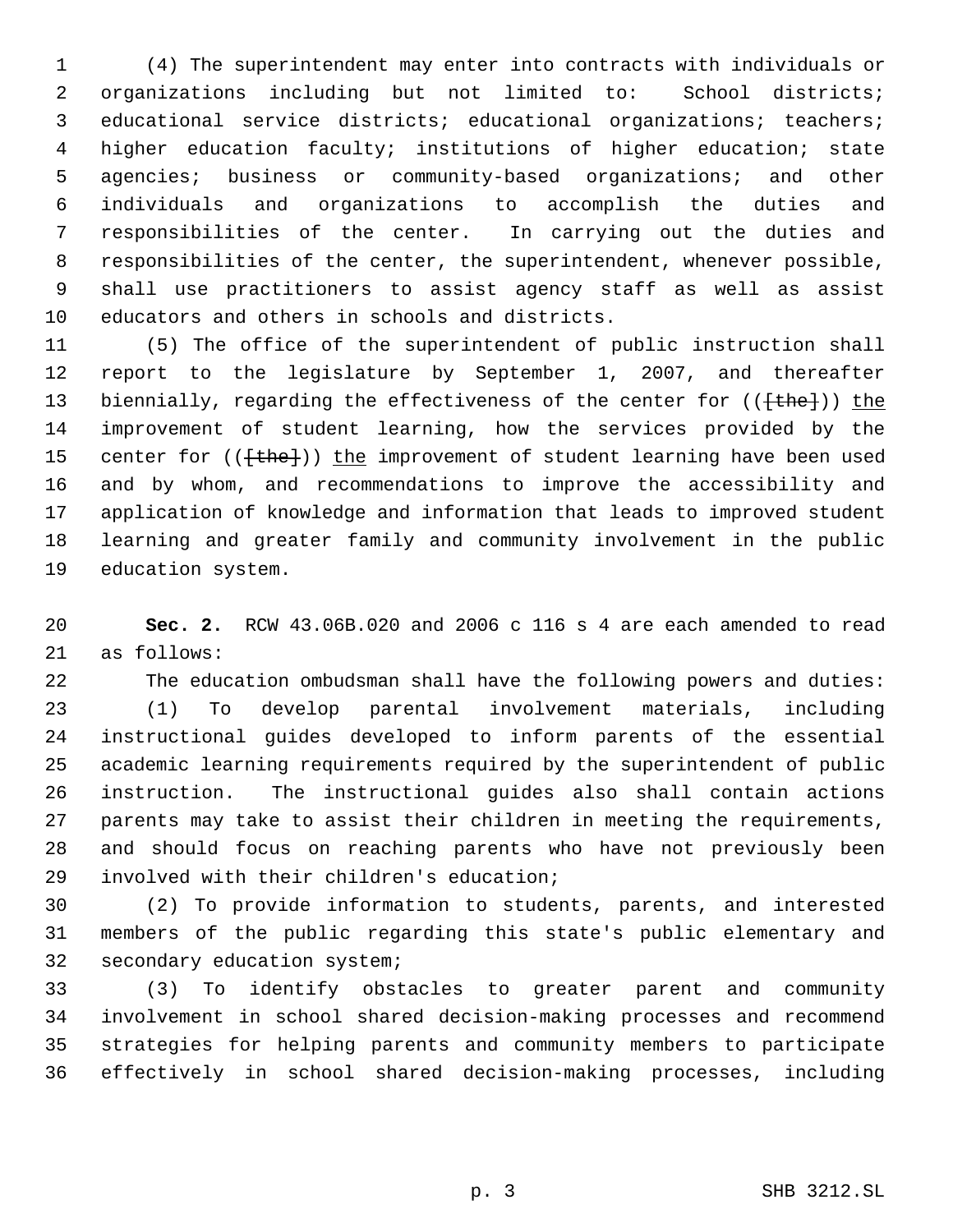understanding and respecting the roles of school building administrators and staff;

 (4) To identify and recommend strategies for improving the success rates of ethnic and racial student groups and students with disabilities, with disproportionate academic achievement;

 (5) To refer complainants and others to appropriate resources, agencies, or departments;

 (6) To facilitate the resolution of complaints made by parents and students with regard to the state's public elementary and secondary education system;

 (7) To perform such other functions consistent with the purpose of 12 the education ombudsman; and

 (8) To consult with representatives of the following organizations and groups regarding the work of the office of the education ombudsman, including but not limited to:

(a) The state parent teacher association;

(b) Certificated and classified school employees;

(c) School and school district administrators;

(d) Parents of special education students;

(e) Parents of English language learners;

(f) The Washington state commission on Hispanic affairs;

(g) The Washington state commission on African-American affairs;

 (h) The Washington state commission on Asian Pacific American affairs; and

(i) The governor's office of Indian affairs.

 **Sec. 3.** RCW 28A.655.090 and 1999 c 388 s 301 are each amended to read as follows:

 (1) By September 10, 1998, and by September 10th each year thereafter, the superintendent of public instruction shall report to schools, school districts, and the legislature on the results of the Washington assessment of student learning and state-mandated norm-referenced standardized tests.

 (2) The reports shall include the assessment results by school and school district, and include changes over time. For the Washington assessment of student learning, results shall be reported as follows: (a) The percentage of students meeting the standards;